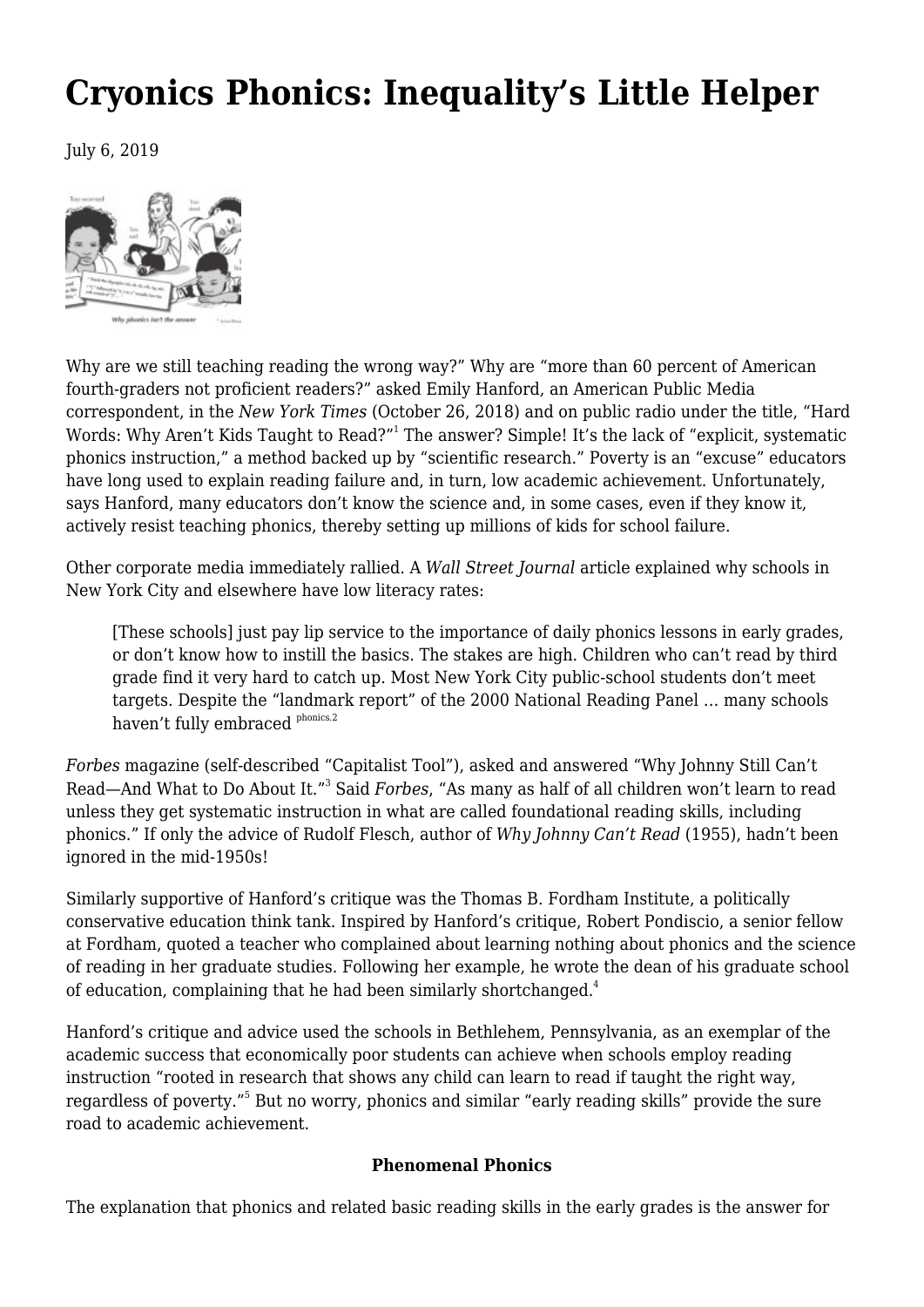overcoming the impact of deficient socio-economic conditions on students' academic achievement is an old story that begins in the post-World War II years. By the 1950s, U.S. schools had, for decades, been an institution that "scientifically" sorted and tracked students, a process that just happened to be constructed according to varying social classes and skin colors. In turn, sorting and tracking was associated with unequal reading achievement that, in a stellar example of circular reasoning, was presumed to validate the sorting in the first place.

A major challenge to sorting by skin color (and, implicitly, by students' economic conditions) was the Supreme Court's *Brown v. Board of Education* ruling of 1954, which concluded that unequal school resources, based on skin color, produced unequal educational outcomes. However, for Rudolf Flesch, author of several books on how to improve writing, thinking, and speaking, the implications of the landmark decision had no place in his explanation of varying literacy outcomes. The year after the *Brown* ruling, Flesch's best-selling book asked and answered "why Johnny can't read." No, the cause wasn't related to the 1950s poverty rates of over 50 percent of black families and 20 percent of white families.<sup>6</sup> As he explained in *Johnny* (1-12), deficient literacy outcomes were a consequence of "word learning" instruction (such as "Dick and Jane" instructional texts), combined with an absence of phonics instruction. Flesch criticized educators who attributed the causes of reading failure and, in turn, academic underachievement, to a variety of environmental causes. "Wrong," he insisted, the absence of phonics instruction was the obvious cause of underachievement but was an idea that had "never yet entered the mind of anyone in the world of education." In fact, reading educators reviewing the book $^7$  noted that phonics was being taught in schools, but Flesch's critique prevailed in numerous explanations of why the schools were failing students and the nation.

# **Phonics Arises to Play a Second Role**

By the mid-1960s, despite the inclusion of phonics in the early grades, many students continued to have reading problems, especially black students, whose official overall poverty rate was over 30 percent.<sup>8</sup> The Johnson administration responded with its "War on Poverty" education and antipoverty legislation, but the impact of this relatively insufficient response on educational outcomes was modest.

At the same time, as part of the 1960s political activism, alternative modes of schooling, such as free schools and open classrooms, emerged, challenging top-down, narrow, pre-established curricula and constrained classroom participation for students. The alternatives included more student-generated topics, more cooperative learning, and more critical views of the social order. Book titles such as *Pedagogy of the Oppressed, Compulsory Mis-Education, The Open Classroom, Deschooling Society*, and *Free Schools* reflected various challenges to conventional schooling.

One response to the political activism was *The Crisis of Democracy,* published in 1975 by the Trilateral Commission, an organization of global business and political leaders who put the "problem" squarely: The nation was gripped by an "excess of democracy" contributing to "democratic distemper." Many educators echoed these concerns and initiated attacks on the education alternatives. Central in this response was the employment of purported "scientific" studies, particularly in reading education, that compared literacy and other academic outcomes of conventional classroom schooling with those of educational alternatives. Although the studies claimed to prove that conventional classrooms demonstrated superior academic outcomes, follow-up studies revealed that the outcomes were comparable. But those follow-ups did not appear before top-down instruction again prevailed. Within this reversion, faithful phonics contributed to the creation of classroom learning that reins in students' thinking and teachers' power.

Best articulating the counterattack was Harvard reading professor Jeanne Chall, whose 1967 book, *Learning to Read: The Great Debate*, argued that reading instruction had to be grounded in a tightly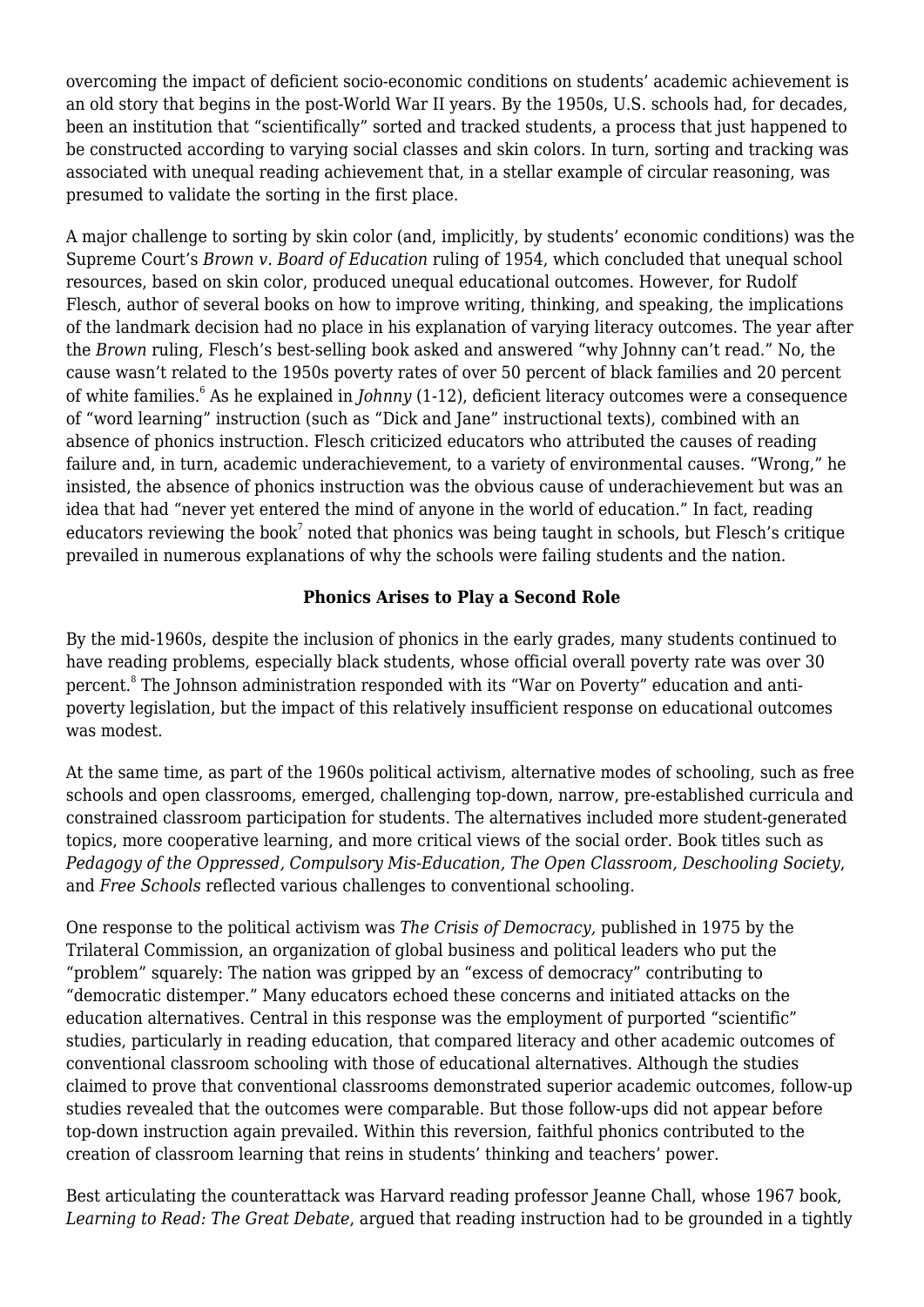controlled, phonics-first, skills-emphasis pedagogy. Chall introduced her educational model by asking, "How in essence do readers change as they advance from *The Cat in the Hat* to the financial pages of the *New York Times*?" Her answer: use preprogrammed, skills-intensive instruction, orchestrated by a middle-manager teacher who ensured that students' thinking would not stray. Not until Stage 4 (the high school years), Chall explained, would multiple viewpoints enter the curriculum. Yet even here, thinking would be proscribed. Students could think about a variety of perspectives, though not yet their own. That would be left for the college years—if a student went to college. As educator Ira Shor documented a few years later in *Empowering Education* (1992), the curriculum issues were not fundamentally about the loss of phonics and skills in the classroom, and similar seemingly apolitical instructional issues, but about controlling teacher power and student thinking. Nonetheless phonics and skills did help win the day!

The 1980s began with a severe economic recession, followed by an economic expansion. However, thanks to a "trickle down" policy often referred to as Reaganomics, the wealth of the expansion went largely to the already wealthy. $^{\circ}$  Reflecting the maldistribution of wealth was an overall child poverty rate around 22 percent, but almost 50 percent for African American children and about 33 percent for Latino children. $10$ 

Yes, the Reagan administration did recognize the nation was "at risk," but not because of the upward flow of wealth. Rather, the administration issued a 1983 report, *A Nation at Risk*, describing the danger created by an array of educational deficiencies, especially evident in high rates of illiteracy, across the U.S. Who was responsible? America's schools, of course! What to do was answered two years later (1985), with *Becoming a Nation of Readers*, <sup>11</sup> whose pedagogical conclusions placed ever-reliable phonics as the centerpiece of "verified practices." How phonics and related skills instruction "should be done" was the key question. Nowhere in the report was there a discussion of the impact of children's socio-economic context on literacy and educational achievement.

However, not all educators were buying it.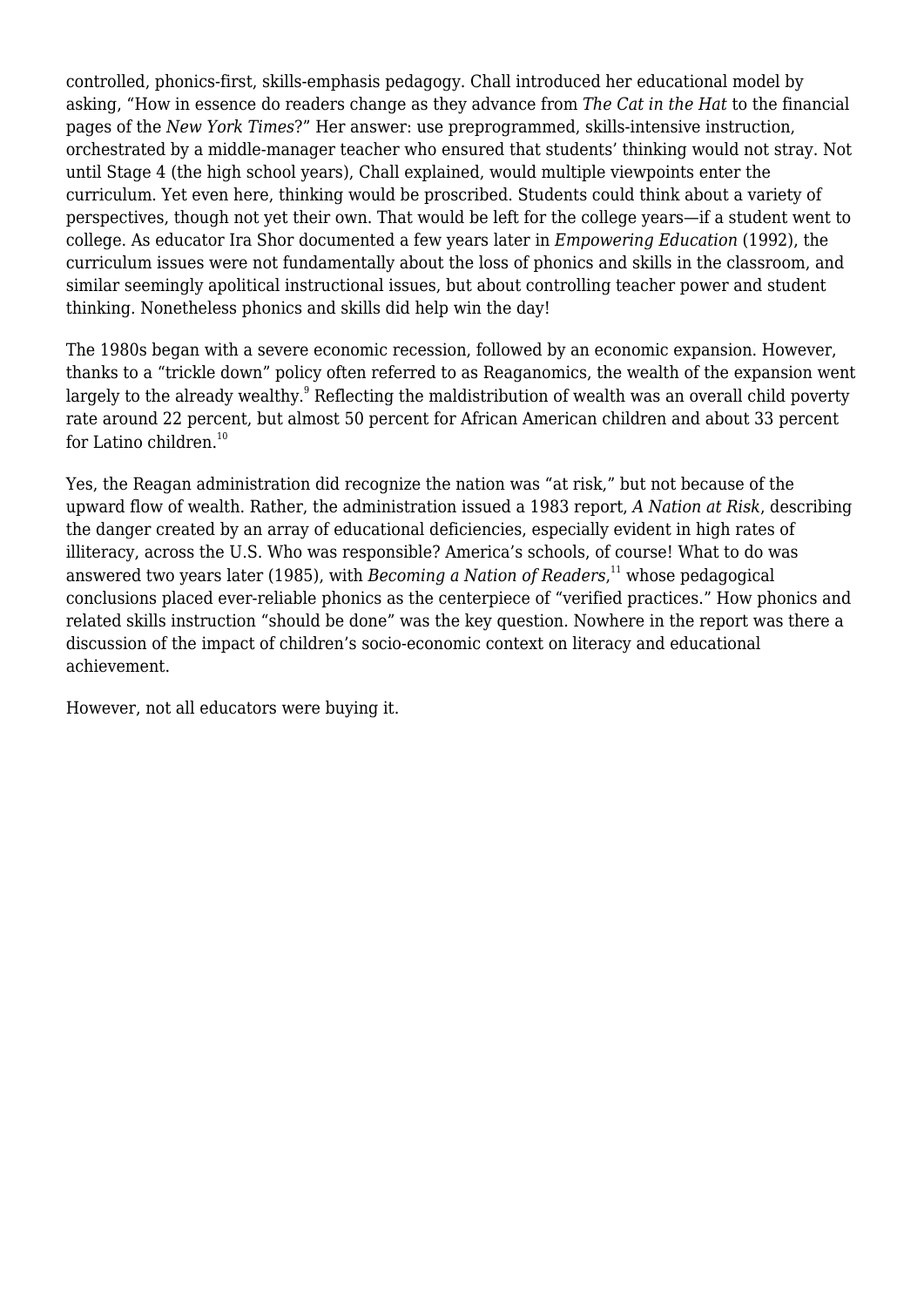

Despite the demise of previous alternatives to conventional education, an alternative emerged within classrooms that claimed to be a more effective way to teach literacy and nurture more thoughtful, critical students. It was *not* a teaching approach that could singularly overcome the effects of poverty, although many educators did suggest that, but it was more effective for learning to read. Called "whole language," it employed a linguistic and cognitive theory that conceptualized learning to read as a process using predictable, meaningful texts and, as needed, phonics. Whole language fostered literacy-rich classroom learning that promoted student involvement in deciding what to read and think about, rather than learning through prescribed, prepackaged reading programs.

From the perspective of those concerned about an "excess of democracy" in the classroom, there was good reason to worry that whole language was a Trojan horse pushing open the gates of critical thinking. Indeed, for many educators, whole language could provide an opportunity to put a "democratic surge" back into classrooms. For example, reading educator Carole Edelsky insisted that whole language should be explicitly about creating pedagogy that "opposes social stratification and promotes an egalitarian social order." To create "a curriculum aiming for justice and equity" there must be "a deliberate, active search for materials that try to promote [these aims], for projects that could reveal the less-dominant sides of issues, for resources that feature voices not usually heard." Although not all those identifying as whole-language teachers employed this social-justice perspective and classroom practice, the viewpoint Edelsky articulated was a sufficiently prominent part of whole-language writings and teaching to concern dominant political-economic power.

### **Counterattack, One More Time**

The counterattack to whole language took the form of a sequence of federal reports and education mandates designed to promote lockstep reading education that would serve as a template for all subsequent schooling. Phonics, not surprisingly, was the little drummer leading the way. For example, at the end of the George H.W. Bush presidency was a congressional Republican policy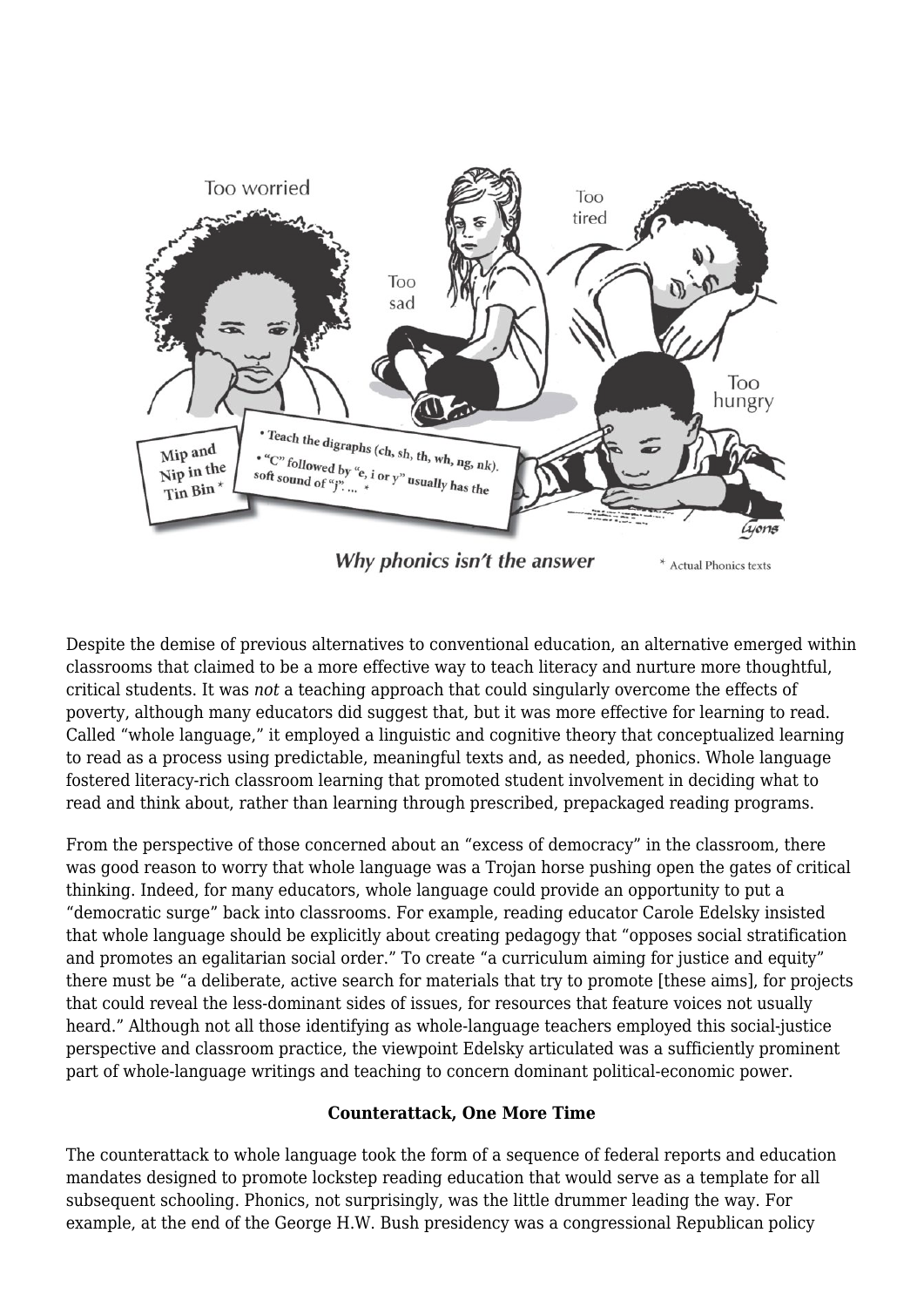paper, with the rhetorical title, *Illiteracy: An Incurable Disease or Educational Malpractice?*<sup>12</sup> Given the obvious answer to the question, the paper, not surprisingly, served to justify the 1990 Adult Literacy Act, which included a provision for funding phonics instruction. The chair of the Republican Policy Committee hailed the paper and provision, asserting, "Research shows phonics is the most effective way to teach people to read"—even though the paper supported no such conclusion.

Nonetheless, whole-language pedagogy continued to expand through the 1990s, a growth that contributed to the major federal-level legislative counterattack No Child Left Behind (NCLB) during the George W. Bush administration. The president assured the nation that the legislation was "based upon the science of reading, … something that works." (At the same time, he rejected a policy for reducing carbon emissions, insisting the science was "still incomplete.") In turn, his secretary of education, Rod Paige, assured the nation that "phonics-based reading instruction" was the "gateway to learning," especially for "every [economically] disadvantaged child."

For Bush, reading achievement became the chief answer to academic and life success across social class and race. "I remember a lady in Houston, Texas, told me," Bush was fond of repeating, "Reading is the new civil right, and she's right. In order to make sure people have jobs for the twenty-first century, we've got to get it right in the education system." Parallel with the enforcement of the "new civil right" under NCLB, the overall child poverty rate began, during the Bush years, at about 16 percent and climbed to about 21 percent; for African American children the poverty rate advanced from 31 percent to 35 percent. $13$ 

And what did the little helper and its word-skills friends contribute?

# **Many Children Left Behind**

Propelling the skills-heavy reading instruction mandated in NCLB was the 2000 *Report of the National Reading Panel*. Convened by Congress, the panel concluded, after a purportedly exhaustive review of the research on beginning-reading instruction, that phonics and direct-skills instruction was the necessary, scientifically proven pathway to academic success. In *Reading the Naked Truth: Literacy, Legislation, and Lies* (2003)*,* I reviewed all of the "scientific" studies cited in the National Reading Panel report and documented how the panel repeatedly misinterpreted and misrepresented the findings in study after study. The following are just a few examples:

- The boost in reading associated with early phonics instruction did not last beyond kindergarten.
- The overall data in the studies reviewed actually contradict the report's conclusion about the "better reading growth" in skills-emphasis classrooms.
- Systematic phonics teaching was not superior to whole-language teaching in which phonics was taught as needed.

And the outcome of NCLB reading instruction? A decade later, national reading-achievement test results revealed there were no gains in fourth-grade reading scores, $14$  a result, I wrote at the time, that would "not surprise anyone who has followed the policy assault on reading education these last 15 years." Literacy expert Stephen Krashen added that students learning to read through the NCLB Reading First program's skills-heavy instruction did better than comparison groups in tests of decoding in first grade, but this achievement did not lead to superior scores on reading comprehension tests in later grades.<sup>15</sup> Neither did a later iteration of the skills-heavy beginningreading instruction produce better results. Assessment of the Common Core State Standards policy, initiated under the Obama administration, found that neither on fourth- nor eighth-grade reading tests were there significant test-score differences between 1992 and  $2017!^{16}$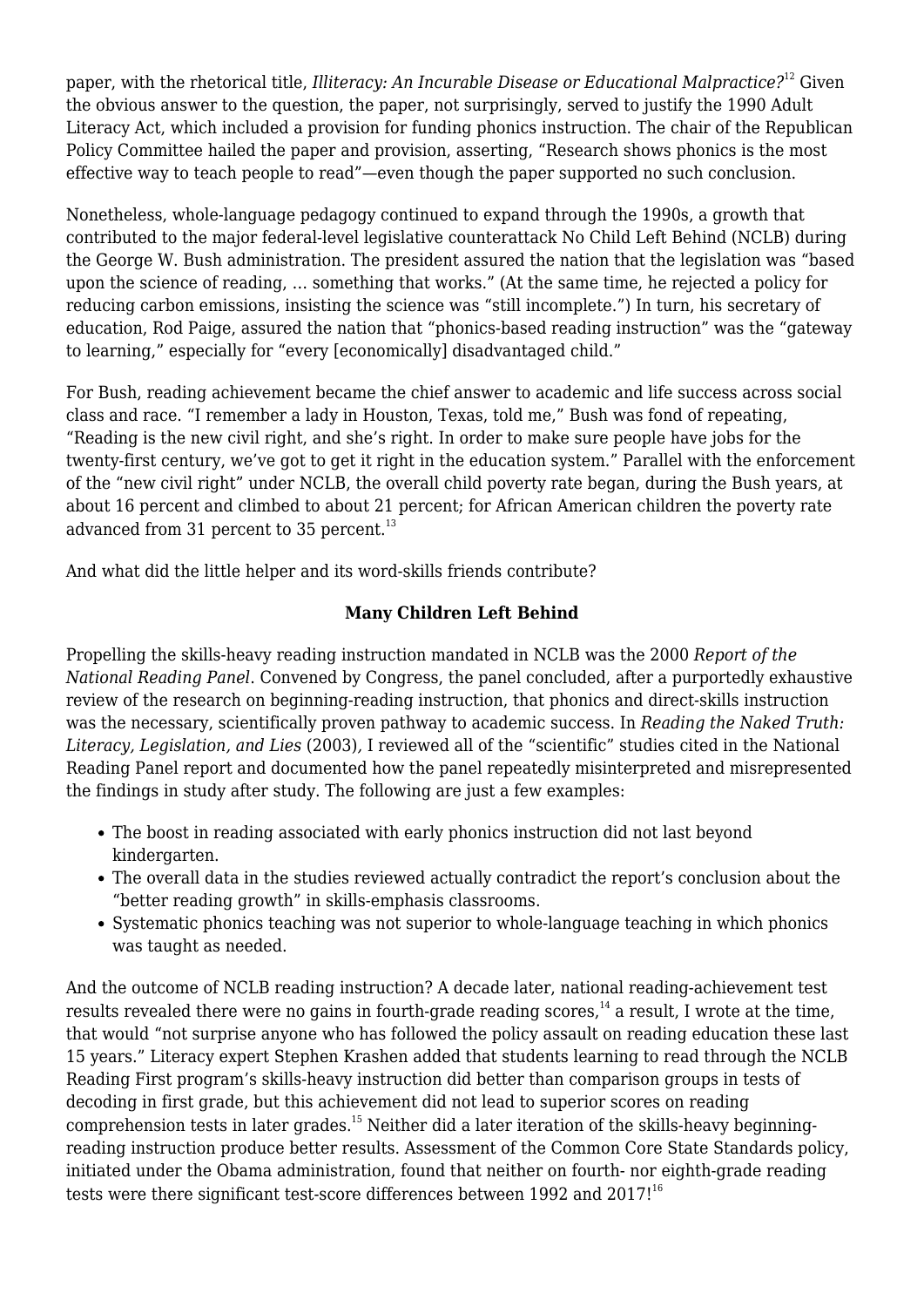## **Defrost and Awake**

Since 2018, teachers have been striking across the nation because of an unabated decline in educational conditions. Reduced school funding has led to a decrease in teachers' salaries relative to cost-of-living and in the number of supportive staff (librarians, nurses, and school social workers) along with an increase in damaging educational conditions, such as large class size and school infrastructure deterioration. Concomitantly, child poverty has remained deplorably high, with 43 percent of children living in low-income families. $17$ 

Can phonics really be expected to triumph when poor children are more likely to be affected by housing instability, hunger, poor nutrition, and an array of health issues, such as vision impairment, hearing problems, lead exposure, and iron-deficiency anemia? Although poverty is not an inexorable cause of educational underachievement, as educational researchers such as Richard Rothstein (*Class and Schools,* 2004) and educational historian Diane Ravitch (*Reign of Error,* 2013) document, poverty is the single most reliable predictor of school success or failure.

Given the 60-plus-year history of repeatedly thawing and putting in motion the little-solution-thatcould, then seeing it fail, a person could reasonably conclude that phonics-is-the-answer-forovercoming-the-effects-of-poverty-on-academic-achievement would be laid to rest in peace. However, as the renewed demand in the corporate media for heavy phonics instruction reveals, no burial is in sight.

## **Phonics/Word Skills Versus Whole Language**

In the current unthawing of phonics-is-the-answer, whole-language teaching has once again been targeted as the chief reason for poor children's underachievement in literacy and academics. In making this argument, Emily Hanford and the reading professionals she quotes offer a misrepresentation of whole language that would require a separate article to correct. For instance, whole language was not a movement aimed at freeing classrooms of phonics. Nor did whole language proponents think phonics might "actually be bad for kids, might inhibit children from developing a love of reading," or that "phonics wasn't necessary because learning to read was a natural process that would occur if they were immersed in a print-rich environment." Simply put, whole language taught phonics as needed for students' larger engagement with reading, which involved connecting students with books related to their interests, lives, and communities; encouraging voluminous reading in books available in classroom and school libraries; emphasizing comprehension grounded in discussions of books; combining reading and writing; and connecting literacy development to other areas of the classroom curriculum (art, social studies, science, drama, current events). Within a comprehensive, meaning-emphasis, integrated curriculum, literacy is pervasive, and various literacy skills, such as phonics, are taught as needed. Yes, there have been whole-language advocates who eschewed phonics instruction, regarding it as a major encumbrance in learning to read, but this kind of orthodoxy did not characterize the understanding contained within the wider whole-language approach.

As someone who has used a whole-language approach for teaching both young beginning readers and adults with serious literacy problems, my experience underscores that the need for phonics varies among beginning readers, from near none for some, some phonics for most, and "a lot" for a small percentage. Using a whole-language approach would mean addressing various reading abilities and propensities, but doing so requires both teacher competence *and* the classroom conditions for addressing students' varying needs.

# **How Much Phonics**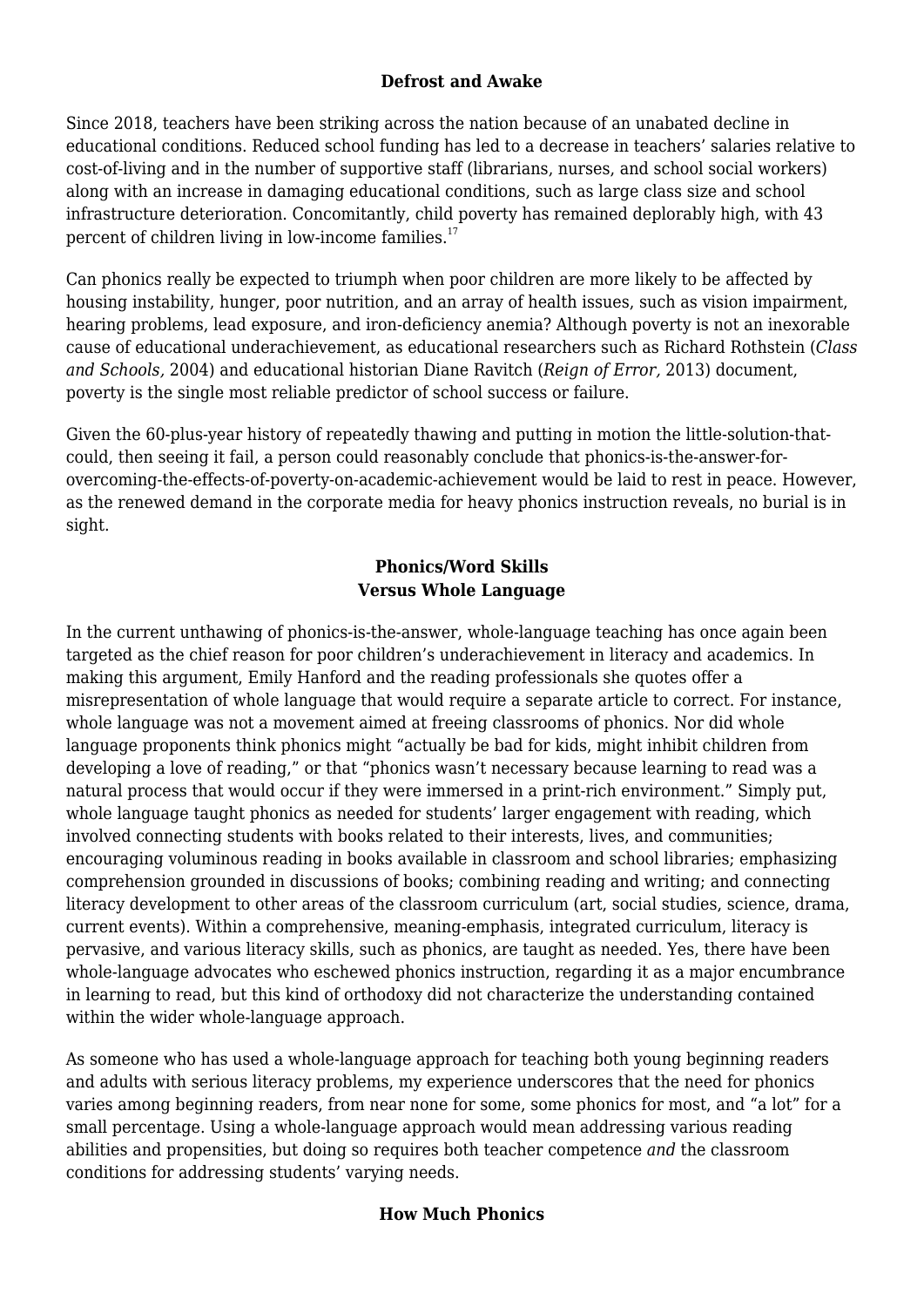## **Should Be Taught?**

With respect to the issue of which is "better," the National Reading Panel report (considered by phonics-first educators to be their gold-standard research document) found, as I noted above, similar literacy-achievement outcomes when comparing phonics-emphasis and whole-language (or what was categorized as "whole-language") instruction. In my review of the panel's report, I discussed the studies' often-questionable categorization of a teaching approach as "whole language," but putting that aside, I see no reason to doubt the results. Commonly missing from the disputes over "whole language versus phonics" was the recognition that the former required *more* resources because it did more. Whole-language teaching and learning needs small class size to promote discussions, close observation of students' literacy needs, linkage of reading and writing, integrating reading with other parts of the curriculum, more books and other media promoting literacy and literacy-related projects, and substantial classroom and school libraries. Requiring these resources suggests that in a comparison of "phonics versus whole language" within community, familial, school, and classroom conditions of poor children, the literacy outcomes of phonics might be relatively better because a whole-language approach *could not be sufficiently* implemented. Recognizing this does not, of course, mean that "phonics first" would be successful; it would simply mean that neither would be. Poverty—across community, family, schools, and classrooms—always is a strong determinant of literacy outcomes, regardless of the instructional approach!

### **Resurrection**

As I noted at the beginning of this article, the new insistence that phonics-heavy reading instruction can provide the pathway to academic success, regardless of the poverty afflicting students, spotlights the beginning-reading program in Bethlehem, Pennsylvania. Reporting on the instruction in Bethlehem, journalist Emily Hanford insists that hundreds of scientific studies have "shown over and over that virtually all kids can learn to read," if they are taught to read with a method in which "explicit, systematic phonics instruction" is central.

The 60-plus years of the resurrection and failure of phonics to overcome the impact of poverty on educational achievement leaves the question of the "science" purportedly supporting phonics. Can it be that phonics instruction does indeed have substantial scientific evidence favoring it, but it has not been deployed properly in the classroom?

It's not apparent what "science" Hanford has in mind, but having written about the research on reading, learning disabilities, and dyslexia since the late 1980s, beginning with my first book, *The Learning Mystique* (1987), what's clear about this so-called "science" is that much of it is contrived evidence to "prove" pre-existing conclusions. For example, Hanford is much taken with the research on dyslexia, which has searched for neurological dysfunction in beginning readers. However, she fails to consider the decades-long confusion in this research of correlation and causation. That is, the brain functioning of poor readers ("dyslexics") is different from that of competent readers, but that is largely because of a difference in competence. Similarly, for example, readers able to read Czech will show brain functioning different from those who cannot, but that is not reason to brand the latter as "czechlexic." (See my essay on the deficiencies of this research in "Brain Activity, Genetics, and Learning to Read" in *Handbook of Early Childhood Literacy,* Joanne Larson and Jackie Marsh, eds., 2012).

Hanford frequently references the "science" on the side of heavy-phonics-and-skills-instruction-forreading-success, but offers nothing about the evidence on the other side of the dispute. Neither does she explore the purported "scientific evidence" the George W. Bush educators used to push through the mandated skills-based instruction, purportedly based on "the findings of years of scientific research on reading," that subsequently failed children who were victims of it. (For a thorough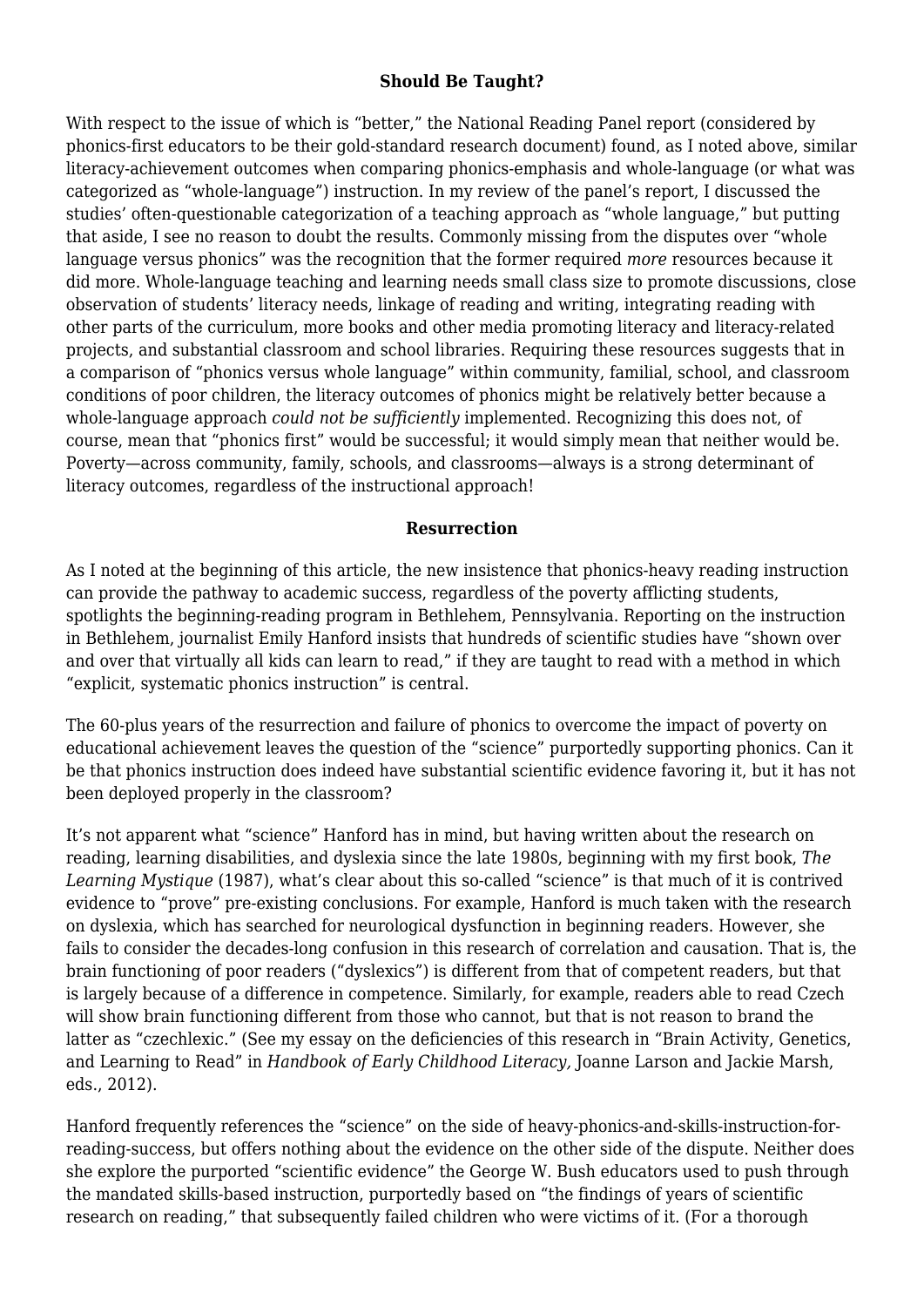review of this bogus "evidence" see my *Reading the Naked Truth*).

## **The Program and Evidence for Reading Achievement**

In the newest version of "with phonics 'poverty [can be taken] out of the equation,'" the spotlight has been on schools in Bethlehem, Pennsylvania, where a program called Step by Step Learning (SBSL), begun in 2015, has been used to orchestrate early classroom reading education that purportedly has produced laudable reading test results.<sup>18</sup> For example, the literacy skills "benchmarks" of kindergarten students increased from 47 percent in 2015 to 88 percent in 2017, with benchmark scores projected to reach 92 percent in spring 2019.

As I noted above, follow-up studies on the effects of early phonics programs have failed to find longterm benefits on reading achievement. Therefore, I wrote to two administrators in the Bethlehem schools, asking for information about the students' reading ability in later grades. Neither replied to my request. Consequently, I used the publicly available Pennsylvania reading/language arts tests results, which provided scores for Bethlehem schools. By these measures, the reading achievement for students in SBSL early-reading program either stayed the same as students who had not used the program in previous years or else made only very modest improvement.

For example, students in Bethlehem's Fountain Hill Elementary School are 65 percent Hispanic, 11.5 percent African American, and 15 percent white.<sup>19</sup> Poverty may be gauged by the 88.7 percent who qualify for free or discounted lunch. In academic achievement measured by test scores in 2018, Fountain Hill ranks 1,342 out of 1,530 Pennsylvania schools. The benefits of the SBSL program? Students who started school before the SBSL program began were in third grade in 2016. Among them, only 35 percent met the state's reading/language arts standards. In 2018, among thirdgraders who had been taught with the phonics program, 44 percent met the standards. This 9 percent increase is commendable but far from demonstrating that the phonics program can "take poverty out of the equation."

In Marvine Elementary School, where 91.7 percent of students qualify for free or discounted lunch and which ranked near the bottom of test scores among Pennsylvania schools, results of the SBSL program were similarly bleak. In 2018, among third-grade students who had been in the program, only 43 percent met the reading/language arts standards. Looking at the scores of fifth graders, who started school before SBSL began, 36.4 percent met the standards, again revealing a very modest benefit of the SBSL program.

In contrast, there is Hanover Elementary school, where only 15.6 percent of students qualify for free or discounted lunch. There the impact of students' economic circumstances was clearly in the opposite direction: About 85 percent of its students—virtually the same percentage as lunch standards—met the reading/language arts standards both *before* and after the introduction of SBSL program. Similar parallels between the beginning reading skills program and literacy outcomes can be found for all other Bethlehem schools.

Based on the research on phonics in previous decades, cited in the *Report of the National Reading Panel*, these results should not be surprising. The conclusions of one study on phonics and similar word-level training represents the overall findings on intensive phonics instruction: Benefits for "reading comprehension were not significant" (*Reading the Naked Truth*, 92). A recent analysis by literacy researcher Jeff McQuillin drew similar conclusions from a large-scale study in England.20 Once again, "phonics instruction has a modest effect on initial literacy levels, but little to no impact on reading achievement in later grades."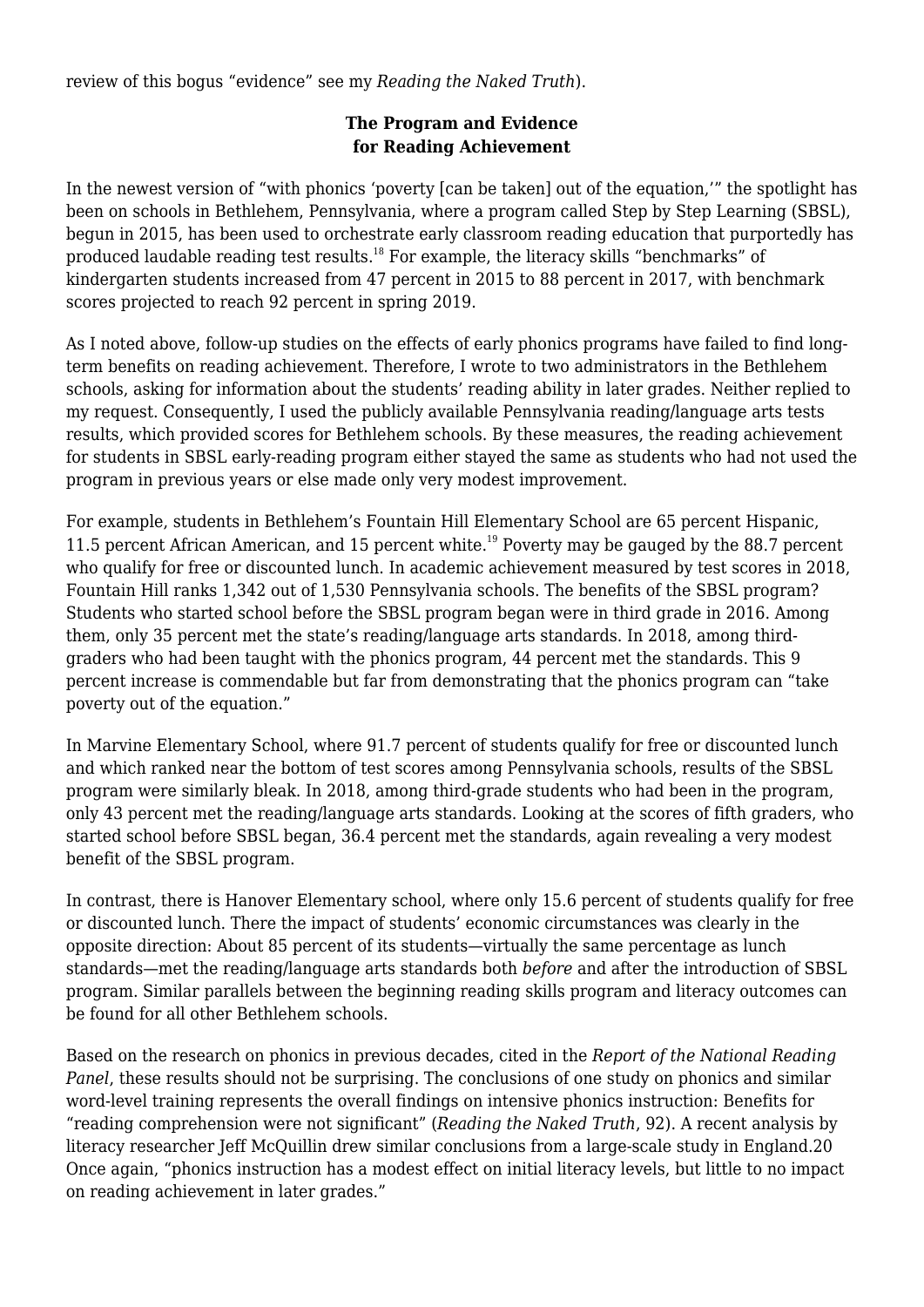# **Little Helper or Little Help?**

Can beginning reading skills really be expected to be the pedagogical answer in a city which, among large Pennsylvania cities, has seen income inequality increase the most since 2013, where heads of families were likely working more than one job to meet family expenses?<sup>21</sup> How much can phonics and friends accomplish in schools where 60 percent of students qualified for free and reduced-price lunches in 2018, an increase from about 50 percent in the 2013-2014 school year?<sup>22</sup> Why, given Pennsylvania's corporate wealth, are such questions and expectations even posed?

A vivid snapshot of the poverty facing Bethlehem students and their families was captured in the observation of the head of one social-service organization: "Food pantries used to be for emergencies. Now it's becoming more and more a part of the tactic to survive." People are working more jobs, and more family members are working. Decidedly not a factor in the income rise is the state's minimum wage, which has remained constant.

Surely the Bethlehem school district's administrators and teachers have been doing the best they can with these conditions, but how much can educators do when the 2019-2020 school budget process began with a deficit of \$11 million, incurred in large part because the state required that school districts pay charter-school tuition, which for Bethlehem last year amounted to more than \$29 million.<sup>23</sup> One fiscal response—accepting early retirement of many senior teachers and replacing them with less-experienced, lower-paid teachers—helped contain the deficit, but concomitantly reduced teacher expertise.<sup>24</sup>

The economic conditions faced by the state's schools and families have been strongly fashioned by a corporate focus on profits. Thanks to business-friendly politicians, corporate tax cuts and limited tax rates for the rich have been abundant. From 1972 to 2018, the contribution of corporate taxes to the state's general tax revenues has diminished from 30 percent to 15 percent. The Pennsylvania policy organization WeThePeoplePA calculates that

corporate tax cuts have increased four times since 2003-2004, from \$796 million to \$3.9 billion per year. [The legislature] has also shifted a growing share of state taxes to middle-class Pennsylvanians, exacerbating an unfair system in which ordinary Pennsylvanians pay up to three times as much of their income in taxes as the richest 1 percent.<sup>25</sup>

A potential major source of taxes could come from natural gas extraction (fracking), but although Pennsylvania is the second largest natural-gas producing state, the legislature has refused to impose a severance tax on extracted gas.<sup>26</sup>

# **Sidestepping Poverty?**

Can poverty and inequality be taken "out of the equation" in creating literacy and academic success? From Rudolf Flesch onward, the deplorable, unsubstantiated, simple-minded answer is supposed to be "yes, if a phonics-and-reading-skills-heavy early-reading program is employed." However, as the current rendition reveals, just as over the past 60 years, the answer once again is "no, that's not why Johnny can't read."

The actual long-term questions regarding academic achievement posed by those responsible for economic inequality are: Can we retain the majority of our profits, offer workers and their families insufficient wages, pay little or no taxes to fund schools, and, at the same time, obscure the educational consequences of these decisions? Can we rely on the claim that it's ineffective beginning-reading programs, not poverty, that are blocking poor youngsters from future educational achievement? Can we, the uber-wealthy, not get blamed? The answer, so far, seems to be that as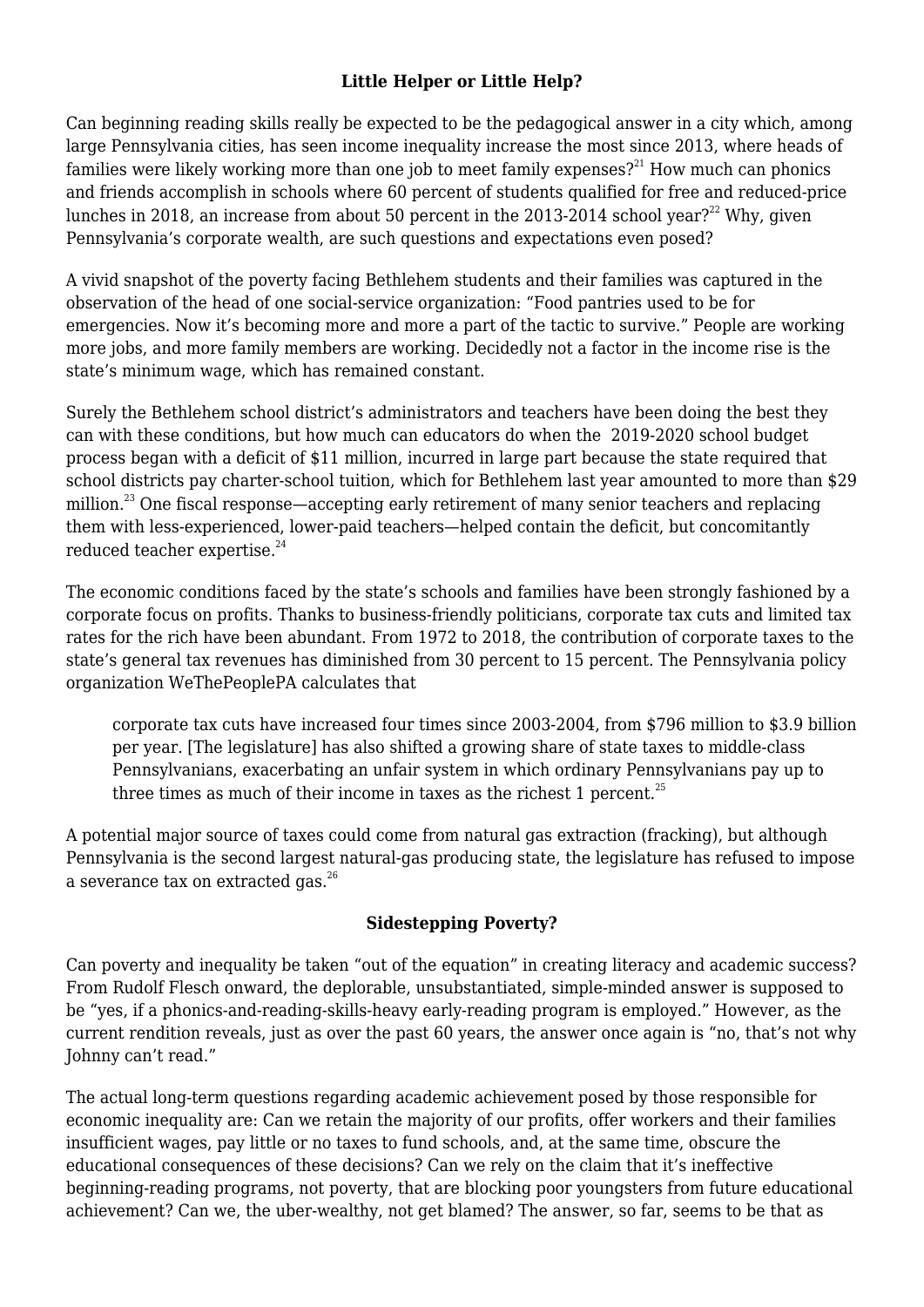long as there are professional helpers to resuscitate cryonic phonics, the answers are "yes."

## **Notes**

- 1. Emily Hanford, "Hard Words: Why Aren't Kids Being Taught to Read?" *[APMReports](http://www.apmreports.org/story/2018/09/10/hard-words-why-american-kids-arent-being-taught-to-read)*, September 10, 2018.
- 2. Leslie Brody, "Schools Seen as Falling Short in a Pillar of Teaching Reading," *[Wall Street](http://www.wsj.com/articles/schools-seen-as-falling-short-in-a-pillar-of-teaching-reading-11545832800) [Journal](http://www.wsj.com/articles/schools-seen-as-falling-short-in-a-pillar-of-teaching-reading-11545832800)*, December 26, 2018.
- 3. Natalie Wexler, "Why Johnny Still Can't Read—and What to Do About It," *[Forbes](http://www.forbes.com/sites/nataliewexler/2018/05/19/why-johnny-still-cant-read-and-what-to-do-about-it/#993788c2e221)*, May 19, 2018.
- 4. Robert Pondiscio, "An Open Letter to My Ed School Dean," [Fordham Institute,](https://newpol.org/fordhaminstitute.org/national/commentary/open-letter-my-ed-school-dean) October 10, 2018.
- 5. Sara K. Satullo, "Can the Bethlehem School District Take Poverty Out of the Equation?" [lehighvalley.com](http://www.lehighvalleylive.com/bethlehem/2016/06/can_the_bethlehem_school_distr.html), June 14, 2016.
- 6. Amy K. Glasmeier, *An Atlas of Poverty in America: One Nation Pulling Apart* (Routledge, 2005), 1.
- 7. For a discussion of criticisms, see Phyllis Schantz and Joseph Zimmer, "*Why Johnny Can't Read*: 50 Years of Controversy," *History of Reading News* (Vol. 28, No. 2), Spring 2005.
- 8. James S. Coleman, et al., *Equality of Educational Opportunity*, U.S. Department of Health, Education and Welfare Office of Education, 1966; and Black Demographics, ["Poverty in Black](https://newpol.org/blackdemographics.com/households/poverty/) [America](https://newpol.org/blackdemographics.com/households/poverty/)."
- 9. Rebecca M. Blank, "Why Were Poverty Rates So High in the 1980s?" NBER Working Paper No. 3878, National Bureau of Economic Research, October 1991.
- 10. Robert Pear, "Study Finds Poverty Among Children Is Increasing," *New York Times*, May 23, 1985.
- 11. Richard C. Anderson, et al., *Becoming a Nation of Readers: The Report of the Commission on Reading*, Illinois University-Urbana for the National Institute of Education, 1985.
- 12. [ERIC.](https://newpol.org/eric.ed.gov/?id=ED313497)
- 13. Eileen Patten and Jens Manuel Krogstad, "Black Child Poverty Rate Holds Steady, Even as Other Groups See Declines," [Pew Research Center FactTank,](http://www.pewresearch.org/fact-tank/2015/07/14/black-child-poverty-rate-holds-steady-even-as-other-groups-see-declines/) July 14, 2015.
- 14. Erik W. Robelen, "NAEP Results Show Math Gains, But  $4<sup>th</sup>$  Grade Reading Still Flat," *[Education Week](http://www.edweek.org/ew/articles/2011/11/09/11naep-2.h31.html),* November 8, 2011.
- 15. Stephen Krashen, "Does Intensive Decoding Instruction Contribute to Reading Comprehension?" *Knowledge Quest* (37, No. 4, 2009), 72-74.
- 16. "The 2017 grades 4 and 8 mathematics and reading results are in!" [The Nation's Report Card](http://www.nationsreportcard.gov/reading_math_2017_highlights/?utm_content=buffer99776&utm_medium=social&utm_source=twitter.com&utm_campaign=buffer).
- 17. "Child Poverty," Columbia University [National Center for Children in Poverty](http://www.nccp.org/topics/childpoverty.html).
- 18. Sara Satullo, "Bethlehem Area Schools Make Stunning Strides in Reading Gains," *Reading Review* (Step By Step Learning, 2018), sbsl.org.
- 19. Data for this and the following two schools can be found at schooldigger.com.
- 20. Jeff McQuillan, "Is Synthetic Phonics Working in England? A Comment on the 'Teaching to Teach' Literacy Report," *[The Backseat Linguist](https://newpol.org/backseatlinguist.com/blog/is-synthetic-phonics-instruction-working-in-england-updated/)*, April 23, 2018.
- 21. Carol Thompson and Eugene Tauber, "Census: Rich Get Richer in Pennsylvania's Cities, Especially in Bethlehem," *[The Morning Call](http://www.mcall.com/news/pennsylvania/mc-nws-acs-census-report-20180912-story.html)*, September 13, 2018.
- 22. Jacqueline Palochko, "Bethlehem School District Taking Drastic Measure to Recoup Student Meal Debts After State Bans 'Lunch Shaming,'" *[The Morning Call](http://www.mcall.com/news/education/mc-nws-bethlehem-school-district-unpaid-lunches-20180814-story.html)*, August 24, 2018.
- 23. Sara K. Satullo, "Bethlehem Schools Starting Out with \$11M Budget Hole," [lehighvalleylive.com,](http://www.lehighvalleylive.com/bethlehem/2019/01/bethlehem-schools-starting-out-with-11m-budget-hole.html) January 15, 2019.
- 24. Sara K. Satullo, "How the Bethlehem School District Is Closing Its Budget Hole," [lehighvalleylive.com,](http://www.lehighvalleylive.com/bethlehem/2018/03/how_the_bethlehem_school_distr.html) March 27, 2018.
- 25. *Reform Corporate Taxes*, [We the People](https://newpol.org/drive.google.com/file/d/1ClDoNnJU-MJ779k0Es43RnFI3EkDpMFA/view).
- 26. "Pennsylvania Governor Seeks Natural Gas Tax to Raise \$4.5 Billion," [Reuters,](http://www.reuters.com/article/us-usa-pennsylvania-natgas-tax/pennsylvania-governor-seeks-natural-gas-tax-to-raise-4-5-billion-idUSKCN1PP2UR) January 31,